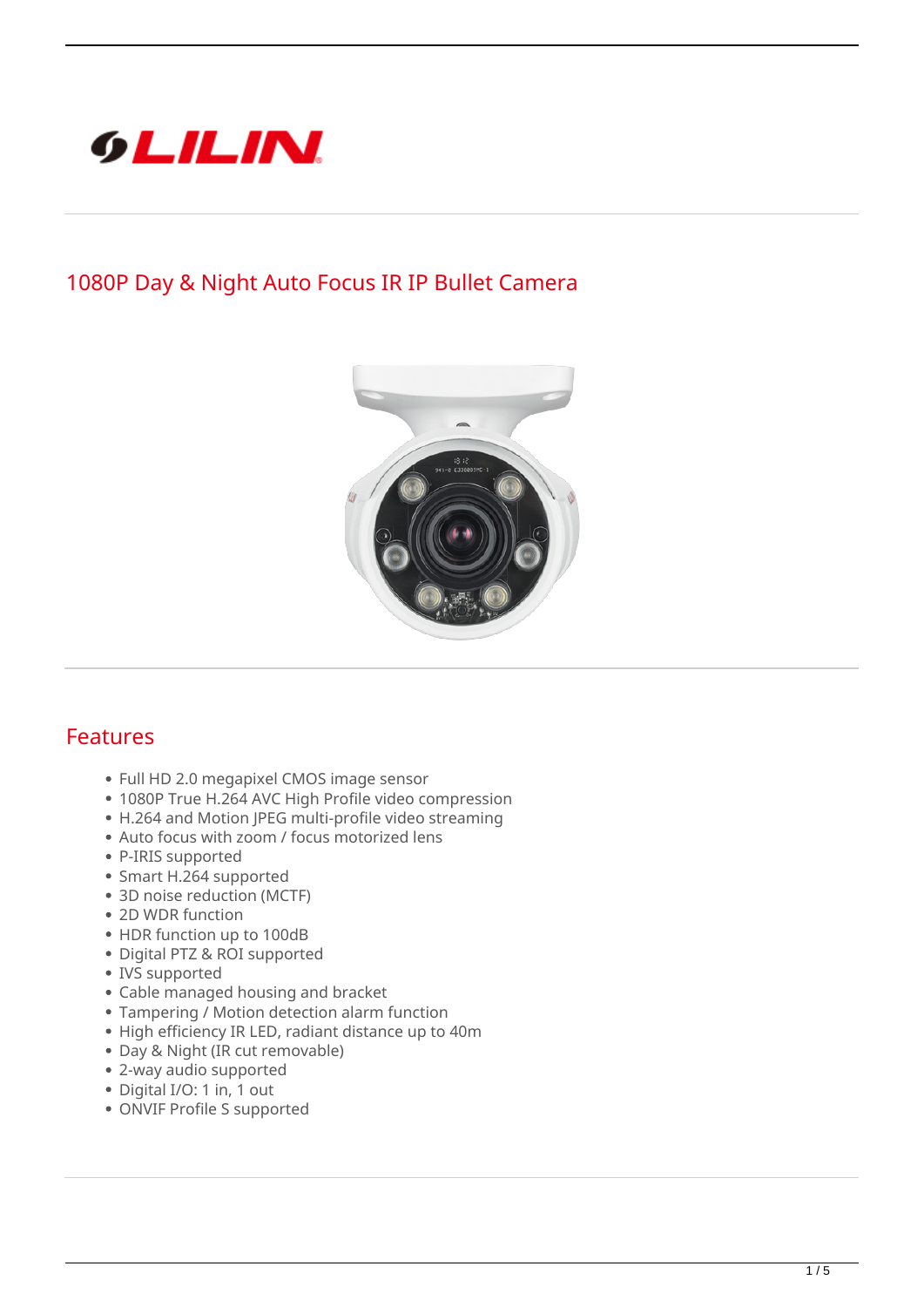## **Description**

ZMR8122X2-P is a day & night 2MP auto-focused vandal resistant bullet IR IP camera designed into a range of environments such as retail, home, office, residential premises and hotel security.

It features a full HD 2.0 megapixel CMOS image sensor. The camera has built-in IR-cut filter which allows clearer images at day and night operations even in the low lux condition. The high efficiency IR LED radiant distance can extend up to 40m. Its auto focus feature allows users to automatically focus the camera from a distant location. With motorized lens, all you need to do with zoom/focus adjustments is simply a click on browsers.

It also has P-Iris which is very good to have larger depth of field, so no matter how far and how close the objects are; ZMR8122X2-P still provides clear images with correct focus. Supported with privacy mask, 3D noise reduction, 2D WDR function, and HDR function up to 100dB, ZMR8122X2-P ensures to deliver a clear and detailed image to the users.

## **Specifications**

| Model                     | ZMR8122X2-P                                             |
|---------------------------|---------------------------------------------------------|
| Pick Up Element           | 1/2.8" CMOS image sensor                                |
| Effective pixels          | 1945 (H) x 1097 (V) = 2,133,665 (pixels)                |
| Video Compression         | H.264 Main and High Profile, Motion JPEG                |
| Resolution                | 1080p HD(1920x1080), 720p HD(1280x960, 1280x720)        |
|                           | , D1(720x480, 720x576), CIF(640x480, 352x240)           |
| <b>Frame Rates</b>        | H.264 / Motion JPEG: up to 30 fps @ 1920x1080           |
| Lens                      | 7.0mm - 22 mm (zoom / focus motorized)                  |
| Iris                      | $F1.8$ (W) – F2.8 (T), P-IRIS                           |
| Angle of View             | H: 41° (W) – 14° (T), V: 22° (W) – 8° (T), D: 48° (W) – |
|                           | $18^\circ$ (T)                                          |
| <b>Auto Focus</b>         | One Push                                                |
| Max IR distance           | 40M                                                     |
| <b>Infrared LED Angle</b> | $60^\circ, 90^\circ$                                    |
| Video streaming           | RTP/HTTP, RTP/TCP, RTP/UDP, Multicast                   |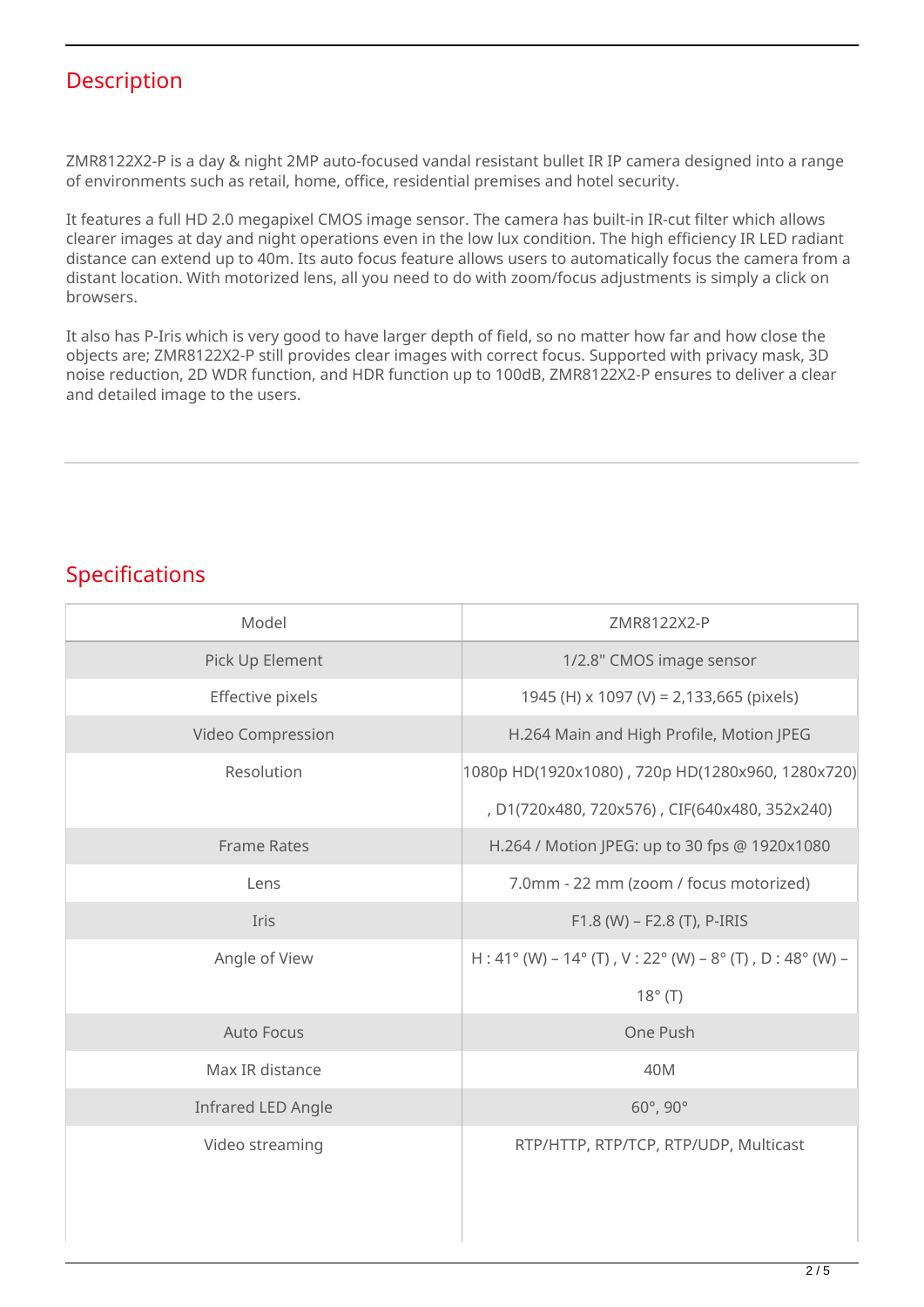| Video bitrate                             | 128Kbps - 12Mbps ; Frame rate and bit rate            |
|-------------------------------------------|-------------------------------------------------------|
|                                           | controllable on-the-fly; VBR / CBR / GOP supported,   |
|                                           | Fixed bitrate, Smart H.264                            |
| Peak wavelength                           | 850nm                                                 |
| Window / Glass Thickness                  | Ø75 Heat Resistant Glass                              |
| Scanning System                           | Progressive scan                                      |
| <b>Infrared Cut Filter</b>                | Auto / Schedule / Day (Color) / Night (Mono)          |
| Min. illumination/Low Light Mode (Colour) | Color: 0.03 Lux at F1.8, B/W: 0.007 Lux at F1.8, With |
|                                           | Infrared LED 0 Lux                                    |
|                                           |                                                       |
| <b>White Balance</b>                      | Auto / Tungsten / Indoor / Fluorescents1 /            |
|                                           | Fluorescents2 / Outdoor1 / Custom                     |
| <b>Back Light Compensation (BLC)</b>      | On / Off                                              |
| <b>Electrical Shutter</b>                 | $1/30(1/25)s - 1/30000s$                              |
| Sense Up                                  | Off / 1 Frame / 2 Frames                              |
| <b>Auto Gain Control</b>                  | 66 dB Variable Gain                                   |
| <b>3D Noise Reduction</b>                 | Off / 1 - 32 Selectable                               |
| 2D WDR                                    | Off / Auto / x2 / x3 / x4 (by normal mode)            |
| High Dynamic Range(HDR)                   | Up to 100dB (by HDR mode, 2 shutter line interleave)  |
| <b>Privacy Masking</b>                    | Off / On (4 zones)                                    |
| Other functions                           | Brightness, Contrast, Hue, Saturation, Sharpness,     |
|                                           | Mirror, Flip, Lens Distortion Correction              |
| Live Video Output                         | CVBS 1.0Vp-p, 75 ohm, connector                       |
| Audio Input / Output                      | Mono, 1.98 Vp-p, 2.2ΚΩ, Terminal Block                |
| S / N Ratio                               | More than 50dB (AGC off)                              |
| Encryption                                | Base64 HTTP encryption/ Digest HTTP authentication    |
| Access                                    | Multiple user access levels with password protection  |
| Max number of online users                | 10 user accounts available                            |
| User accounts                             | 10 simultaneous users                                 |
| ePTZ & Digital Zoom                       | Yes, ROI is supported                                 |
| OSD (On-Screen Display)                   | Text overlay for date, time, and camera name          |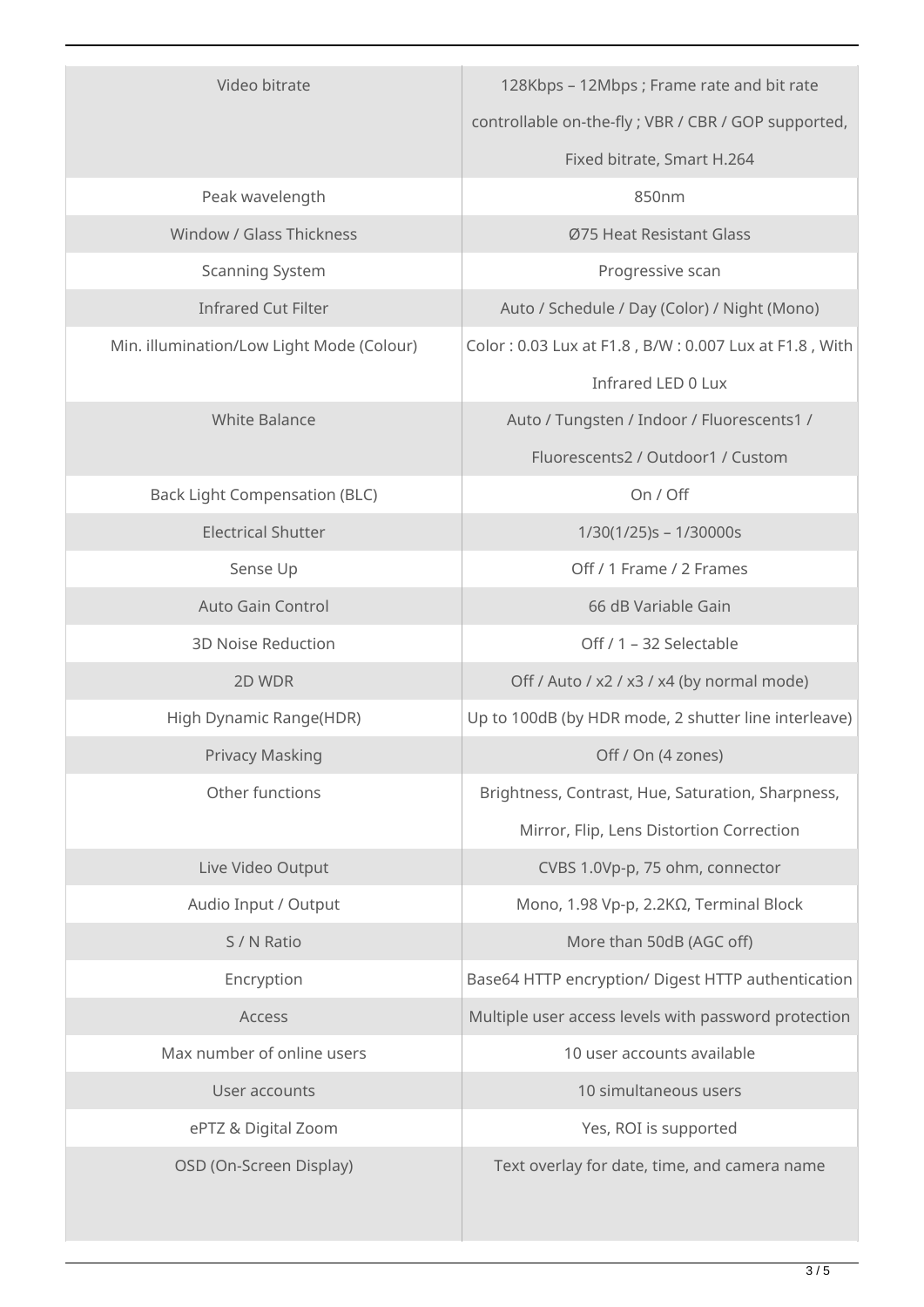| IVS (Intelligent Video Surveillance) | Advanced motion detection, Tripwire detection,         |
|--------------------------------------|--------------------------------------------------------|
|                                      | Semaphore + Tripwire detection, Object counting        |
| Alarm event triggers                 | Motion / Tamper / Audio / Alarm / Network lost         |
|                                      | detection                                              |
| Alarm event actions                  | FTP, HTTP post, SD card, SAMBA                         |
| <b>CPU</b>                           | Embedded SoC ARM Cortex-A9, 600MHz, 256MB              |
|                                      | DDR3, 256MB flash memory                               |
| Firmware                             | Firmware update via HTTP and IP Scan, Firmware         |
|                                      | available at web site                                  |
| Network Interface/Ethernet           | 10Base-T / 100Base-TX, RJ-45                           |
| CE                                   | Yes, EMI CLASS B                                       |
| <b>FCC</b>                           | Yes, EMI CLASS B                                       |
| OS requirement                       | Windows 7, Windows 8, Windows 10                       |
| Web browser                          | Microsoft® Internet Explorer® 9.0 and later            |
| CPU requirement                      | Intel i3 or above                                      |
| RAM requirement                      | 4GB or above, Dedicated Graphics Card                  |
| Protocols                            | IPv4, IPv6, TCP, UDP, HTTP, HTTPS, SMTP, SIP, MQTT,    |
|                                      | QoS, SNMP, SNMP Trap, NTP, DDNS, UPnP, FTP, ARP,       |
|                                      | DHCP, PPPoE, DNS, RTSP, RTCP, Telnet, ICMP, IGMP,      |
|                                      | ONVIF Profile S, SDDP, Bonjour                         |
| Mobile phone                         | Integrated to LILIN mobile app (LILIN Viewer), iPhone, |
|                                      | iPad, Android support                                  |
| Video Management                     | ONVIF Profile S, LILIN Navigator Enterprise 1.0 and    |
|                                      | 2.0 support, Third party VMS through LILIN HTTP API    |
| Video Display                        | LILIN Universal ActiveX, LILIN Java Applet & HTML5     |
| Languages                            | English, Traditional Chinese, Simplified Chinese,      |
|                                      | Spanish, Italian, Turkish, Russian, Korean, French,    |
|                                      | Arabic, Hungarian, Japanese                            |
| <b>OS</b>                            | Embedded Linux 3.10                                    |
| Audio                                | Two-way Audio, G.711 u-law / PCM / AAC, External       |
|                                      | Microphone Required                                    |
|                                      |                                                        |